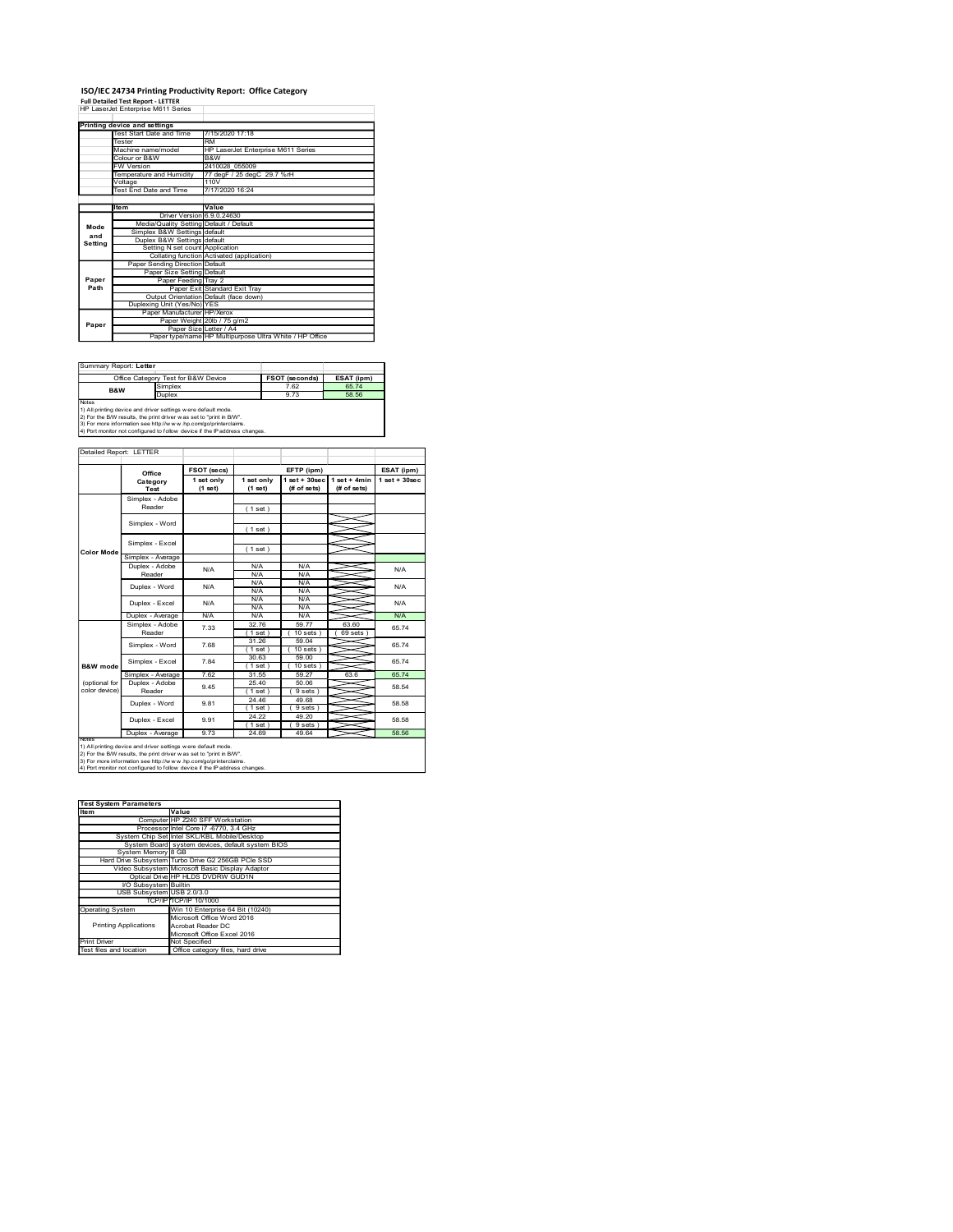## ISO/IEC 24734 Printing Productivity Report: Office Category Full Detailed Test Report - A4

|                     | ISO/IEC 24734 Printing Productivity Report: Office Category                                                                                   |                                                                                   |                                    |                       |                                  |                                |
|---------------------|-----------------------------------------------------------------------------------------------------------------------------------------------|-----------------------------------------------------------------------------------|------------------------------------|-----------------------|----------------------------------|--------------------------------|
|                     | <b>Full Detailed Test Report - A4</b><br>HP LaserJet Enterprise M611 Series                                                                   |                                                                                   |                                    |                       |                                  |                                |
|                     | <b>Printing device and settings</b>                                                                                                           | 7/15/2020 17:18                                                                   |                                    |                       |                                  |                                |
|                     | Test Start Date and Time<br>Tester<br>Machine name/model                                                                                      | <b>RM</b>                                                                         | HP LaserJet Enterprise M611 Series |                       |                                  |                                |
|                     | Colour or B&W<br>W Version                                                                                                                    | B&W<br>2410028_055009                                                             |                                    |                       |                                  |                                |
|                     | Temperature and Humidity<br>Voltage                                                                                                           | 110V                                                                              | 77 degF / 25 degC 29.7 %rH         |                       |                                  |                                |
|                     | Test End Date and Time                                                                                                                        | 7/17/2020 16:24                                                                   |                                    |                       |                                  |                                |
|                     | ltem                                                                                                                                          | Value<br>Driver Version 6.9.0.24630                                               |                                    |                       |                                  |                                |
| Mode<br>and         | Simplex B&W Settings default                                                                                                                  | Media/Quality Setting Default / Default                                           |                                    |                       |                                  |                                |
| Setting             | Duplex B&W Settings default                                                                                                                   | Setting N set count Application                                                   |                                    |                       |                                  |                                |
|                     | Paper Sending Direction Default                                                                                                               | Collating function Activated (application)<br>Paper Size Setting Default          |                                    |                       |                                  |                                |
| Paper<br>Path       |                                                                                                                                               | Paper Feeding Tray 2<br>Paper Exit Standard Exit Tray                             |                                    |                       |                                  |                                |
|                     | Duplexing Unit (Yes/No) YES                                                                                                                   | Output Orientation Default (face down)                                            |                                    |                       |                                  |                                |
| Paper               |                                                                                                                                               | Paper Manufacturer HP/Xerox<br>Paper Weight 20lb / 75 g/m2                        |                                    |                       |                                  |                                |
|                     |                                                                                                                                               | Paper Size Letter / A4<br>Paper type/name HP Multipurpose Ultra White / HP Office |                                    |                       |                                  |                                |
|                     |                                                                                                                                               |                                                                                   |                                    |                       |                                  |                                |
| Summary Report: A4  | Office Category Test for B&W Device                                                                                                           |                                                                                   |                                    | <b>FSOT (seconds)</b> | ESAT (ipm)                       |                                |
|                     | Simplex<br>B&W<br>Duplex                                                                                                                      |                                                                                   |                                    | 7.85<br>9.92          | 62.06<br>55.92                   |                                |
| Notes               | 1) All printing device and driver settings were default mode.<br>2) For the B/W results, the print driver was set to "print in B/W".          |                                                                                   |                                    |                       |                                  |                                |
|                     | 3) For more information see http://www.hp.com/go/printerclaims.<br>4) Port monitor not configured to follow device if the IP address changes. |                                                                                   |                                    |                       |                                  |                                |
| Detailed Report: A4 |                                                                                                                                               |                                                                                   |                                    |                       |                                  |                                |
|                     |                                                                                                                                               |                                                                                   |                                    |                       |                                  |                                |
|                     | Office<br>Category                                                                                                                            | FSOT (secs)<br>1 set only                                                         | 1 set only                         | EFTP (ipm)            | $1 set + 30 sec$ $1 set + 4 min$ | ESAT (ipm)<br>$1 set + 30 sec$ |
|                     | Test<br>Simplex - Adobe                                                                                                                       | $(1$ set)                                                                         | (1 set)                            | (# of sets)           | (# of sets)                      |                                |
|                     | Reader<br>Simplex - Word                                                                                                                      |                                                                                   | (1 set)                            |                       |                                  |                                |
|                     |                                                                                                                                               |                                                                                   | (1 set)                            |                       |                                  |                                |
|                     |                                                                                                                                               |                                                                                   | (1 set)                            |                       |                                  |                                |
| Colour<br>Mode      | Simplex - Excel<br>Simplex - Average                                                                                                          |                                                                                   |                                    |                       |                                  |                                |

| Summary Report: A4 |                                                                                                                                                                                                                                                                                          |                       |            |
|--------------------|------------------------------------------------------------------------------------------------------------------------------------------------------------------------------------------------------------------------------------------------------------------------------------------|-----------------------|------------|
|                    | Office Category Test for B&W Device                                                                                                                                                                                                                                                      | <b>FSOT (seconds)</b> | ESAT (ipm) |
| <b>B&amp;W</b>     | Simplex                                                                                                                                                                                                                                                                                  | 7.85                  | 62.06      |
|                    | <b>Duplex</b>                                                                                                                                                                                                                                                                            | 9.92                  | 55.92      |
| Notes              | 1) All printing device and driver settings were default mode.<br>2) For the B/W results, the print driver was set to "print in B/W".<br>3) For more information see http://w w w .hp.com/go/printerclaims.<br>4) Port monitor not configured to follow device if the IP address changes. |                       |            |

|                         | Temperature and Humidity                                                                                                                      | Colour or B&W<br>B&W<br>2410028_055009<br>FW Version                              |                            |                       |                                    |                 |  |
|-------------------------|-----------------------------------------------------------------------------------------------------------------------------------------------|-----------------------------------------------------------------------------------|----------------------------|-----------------------|------------------------------------|-----------------|--|
|                         |                                                                                                                                               |                                                                                   | 77 degF / 25 degC 29.7 %rH |                       |                                    |                 |  |
|                         | Voltage                                                                                                                                       | 110V                                                                              |                            |                       |                                    |                 |  |
|                         | Test End Date and Time                                                                                                                        | 7/17/2020 16:24                                                                   |                            |                       |                                    |                 |  |
|                         | ltem                                                                                                                                          | Value                                                                             |                            |                       |                                    |                 |  |
|                         | <b>Driver Version</b>                                                                                                                         | 6.9.0.24630                                                                       |                            |                       |                                    |                 |  |
| Mode                    | Simplex B&W Settings default                                                                                                                  | Media/Quality Setting Default / Default                                           |                            |                       |                                    |                 |  |
| and<br>Setting          | Duplex B&W Settings default<br>Setting N set count                                                                                            |                                                                                   |                            |                       |                                    |                 |  |
|                         |                                                                                                                                               | Application                                                                       |                            |                       |                                    |                 |  |
|                         |                                                                                                                                               | Collating function Activated (application)<br>Default                             |                            |                       |                                    |                 |  |
| Paper<br>Path           | <b>Paper Sending Direction</b><br>Paper Size Setting<br>Default                                                                               |                                                                                   |                            |                       |                                    |                 |  |
|                         | Paper Feeding<br>Tray 2<br>Paper Exit Standard Exit Tray                                                                                      |                                                                                   |                            |                       |                                    |                 |  |
|                         |                                                                                                                                               |                                                                                   |                            |                       |                                    |                 |  |
|                         | Duplexing Unit (Yes/No) YES                                                                                                                   | Output Orientation Default (face down)                                            |                            |                       |                                    |                 |  |
|                         |                                                                                                                                               | Paper Manufacturer HP/Xerox                                                       |                            |                       |                                    |                 |  |
| Paper                   |                                                                                                                                               | Paper Weight 20lb / 75 g/m2                                                       |                            |                       |                                    |                 |  |
|                         |                                                                                                                                               | Paper Size Letter / A4<br>Paper type/name HP Multipurpose Ultra White / HP Office |                            |                       |                                    |                 |  |
|                         |                                                                                                                                               |                                                                                   |                            |                       |                                    |                 |  |
|                         |                                                                                                                                               |                                                                                   |                            |                       |                                    |                 |  |
| Summary Report: A4      |                                                                                                                                               |                                                                                   |                            |                       |                                    |                 |  |
|                         | Office Category Test for B&W Device                                                                                                           |                                                                                   |                            | <b>FSOT (seconds)</b> | ESAT (ipm)                         |                 |  |
|                         | Simplex<br>B&W<br>Duplex                                                                                                                      |                                                                                   |                            | 7.85<br>9.92          | 62.06<br>55.92                     |                 |  |
| Notes                   |                                                                                                                                               |                                                                                   |                            |                       |                                    |                 |  |
|                         | 1) All printing device and driver settings were default mode.                                                                                 |                                                                                   |                            |                       |                                    |                 |  |
|                         | 2) For the B/W results, the print driver was set to "print in B/W".<br>3) For more information see http://www.hp.com/go/printerclaims.        |                                                                                   |                            |                       |                                    |                 |  |
|                         | 4) Port monitor not configured to follow device if the IP address changes.                                                                    |                                                                                   |                            |                       |                                    |                 |  |
|                         |                                                                                                                                               |                                                                                   |                            |                       |                                    |                 |  |
| Detailed Report: A4     |                                                                                                                                               |                                                                                   |                            |                       |                                    |                 |  |
|                         |                                                                                                                                               | FSOT (secs)                                                                       |                            | EFTP (ipm)            |                                    | ESAT (ipm)      |  |
|                         | Office<br>Category                                                                                                                            | 1 set only                                                                        | 1 set only                 |                       | $1 set + 30 sec$   $1 set + 4 min$ | $1$ set + 30sec |  |
|                         | Test                                                                                                                                          | $(1$ set)                                                                         | (1 set)                    | (# of sets)           | (# of sets)                        |                 |  |
|                         | Simplex - Adobe                                                                                                                               |                                                                                   |                            |                       |                                    |                 |  |
|                         | Reader                                                                                                                                        |                                                                                   | (1 set)                    |                       |                                    |                 |  |
|                         | Simplex - Word                                                                                                                                |                                                                                   |                            |                       |                                    |                 |  |
|                         |                                                                                                                                               |                                                                                   | (1 set)                    |                       |                                    |                 |  |
| Colour                  | Simplex - Excel                                                                                                                               |                                                                                   | (1 set)                    |                       |                                    |                 |  |
| Mode                    | Simplex - Average                                                                                                                             |                                                                                   |                            |                       |                                    |                 |  |
|                         | Duplex - Adobe                                                                                                                                | N/A                                                                               | N/A                        | N/A                   |                                    |                 |  |
|                         | Reader                                                                                                                                        |                                                                                   | N/A                        | N/A                   |                                    |                 |  |
|                         | Duplex - Word                                                                                                                                 | N/A                                                                               | N/A                        | N/A                   |                                    |                 |  |
|                         |                                                                                                                                               |                                                                                   | N/A<br>N/A                 | N/A<br>N/A            |                                    |                 |  |
|                         | Duplex - Excel                                                                                                                                | N/A                                                                               | N/A                        | N/A                   |                                    |                 |  |
|                         | Duplex - Average                                                                                                                              | N/A                                                                               | N/A                        | N/A                   |                                    |                 |  |
|                         | Simplex - Adobe<br>Reader                                                                                                                     | 7.57                                                                              | 31.70<br>(1 set)           | 55.74<br>(9 sets)     | 60.01<br>(64 sets)                 |                 |  |
|                         |                                                                                                                                               |                                                                                   | 30.15                      | 55.53                 |                                    |                 |  |
|                         | Simplex - Word                                                                                                                                | 7.96                                                                              | (1 set)                    | (9 sets)              |                                    |                 |  |
|                         | Simplex - Excel                                                                                                                               | 8.01                                                                              | 29.97                      | 55.41                 |                                    |                 |  |
| <b>B&amp;W</b> mode     | Simplex - Average                                                                                                                             | 7.9                                                                               | (1 set)<br>30.60           | (9 sets)<br>55.56     | 60.0                               |                 |  |
| (optional for           | Duplex - Adobe                                                                                                                                |                                                                                   | 25.04                      | 47.20                 |                                    |                 |  |
| color device)           | Reader                                                                                                                                        | 9.58                                                                              | (1 set)                    | (8 sets)              |                                    |                 |  |
|                         | Duplex - Word                                                                                                                                 | 10.05                                                                             | 23.88                      | 46.74                 |                                    |                 |  |
|                         |                                                                                                                                               |                                                                                   | (1 set)<br>23.72           | (8 sets)<br>46.92     |                                    |                 |  |
|                         | Duplex - Excel                                                                                                                                | 10.13                                                                             | (1 set)                    | (8 sets)              |                                    |                 |  |
| Notes                   |                                                                                                                                               | 9.9                                                                               | 24.21                      | 46.95                 |                                    |                 |  |
|                         | Duplex - Average                                                                                                                              |                                                                                   |                            |                       |                                    |                 |  |
|                         | 1) All printing device and driver settings w ere default mode.                                                                                |                                                                                   |                            |                       |                                    |                 |  |
|                         | 2) For the B/W results, the print driver was set to "print in B/W".                                                                           |                                                                                   |                            |                       |                                    |                 |  |
|                         | 3) For more information see http://www.hp.com/go/printerclaims.<br>4) Port monitor not configured to follow device if the IP address changes. |                                                                                   |                            |                       |                                    |                 |  |
|                         |                                                                                                                                               |                                                                                   |                            |                       |                                    |                 |  |
|                         |                                                                                                                                               |                                                                                   |                            |                       |                                    |                 |  |
|                         |                                                                                                                                               |                                                                                   |                            |                       |                                    |                 |  |
|                         | <b>Test System Parameters</b>                                                                                                                 |                                                                                   |                            |                       |                                    |                 |  |
| Item                    | Value                                                                                                                                         | Computer HP Z240 SFF Workstation                                                  |                            |                       |                                    |                 |  |
|                         |                                                                                                                                               | Processor Intel Core i7 -6770, 3.4 GHz                                            |                            |                       |                                    |                 |  |
|                         | System Chip Set Intel SKL/KBL Mobile/Desktop                                                                                                  |                                                                                   |                            |                       |                                    |                 |  |
|                         | System Board system devices, default system BIOS<br>System Memory 8 GB                                                                        |                                                                                   |                            |                       |                                    |                 |  |
|                         | Hard Drive Subsystem Turbo Drive G2 256GB PCIe SSD                                                                                            |                                                                                   |                            |                       |                                    |                 |  |
|                         | Video Subsystem Microsoft Basic Display Adaptor                                                                                               |                                                                                   |                            |                       |                                    |                 |  |
|                         | Optical Drive HP HLDS DVDRW GUD1N                                                                                                             |                                                                                   |                            |                       |                                    |                 |  |
|                         | I/O Subsystem Builtin<br>USB Subsystem USB 2.0/3.0                                                                                            |                                                                                   |                            |                       |                                    |                 |  |
|                         |                                                                                                                                               | TCP/IP TCP/IP 10/1000                                                             |                            |                       |                                    |                 |  |
| <b>Operating System</b> |                                                                                                                                               | Win 10 Enterprise 64 Bit (10240)                                                  |                            |                       |                                    |                 |  |
|                         |                                                                                                                                               | Microsoft Office Word 2016                                                        |                            |                       |                                    |                 |  |
|                         | <b>Printing Applications</b>                                                                                                                  | Acrobat Reader DC<br>Microsoft Office Excel 2016                                  |                            |                       |                                    |                 |  |
| Print Driver            |                                                                                                                                               | Not Specified                                                                     |                            |                       |                                    |                 |  |
|                         |                                                                                                                                               | Office category files, hard drive                                                 |                            |                       |                                    |                 |  |
|                         |                                                                                                                                               |                                                                                   |                            |                       |                                    |                 |  |
| Test files and location |                                                                                                                                               |                                                                                   |                            |                       |                                    |                 |  |
|                         |                                                                                                                                               |                                                                                   |                            |                       |                                    |                 |  |
|                         |                                                                                                                                               |                                                                                   |                            |                       |                                    |                 |  |
|                         |                                                                                                                                               |                                                                                   |                            |                       |                                    |                 |  |
|                         |                                                                                                                                               |                                                                                   |                            |                       |                                    |                 |  |
|                         |                                                                                                                                               |                                                                                   |                            |                       |                                    |                 |  |

| Item                         | Value                                                |
|------------------------------|------------------------------------------------------|
|                              | Computer HP Z240 SFF Workstation                     |
|                              | Processor Intel Core i7 -6770, 3.4 GHz               |
|                              | System Chip Set Intel SKL/KBL Mobile/Desktop         |
|                              | System Board system devices, default system BIOS     |
| System Memory 8 GB           |                                                      |
|                              | Hard Drive Subsystem Turbo Drive G2 256GB PCIe SSD   |
|                              | Video Subsystem Microsoft Basic Display Adaptor      |
|                              | Optical Drive HP HLDS DVDRW GUD1N                    |
| VO Subsystem Builtin         |                                                      |
| USB Subsystem USB 2.0/3.0    |                                                      |
|                              | TCP/IPITCP/IP 10/1000                                |
| <b>Operating System</b>      | Win 10 Enterprise 64 Bit (10240)                     |
|                              | Microsoft Office Word 2016                           |
| <b>Printing Applications</b> | Acrobat Reader DC                                    |
|                              | Microsoft Office Excel 2016                          |
| <b>Print Driver</b>          | Not Specified                                        |
| $\overline{\phantom{a}}$     | $\overline{\phantom{a}}$<br>$\overline{\phantom{a}}$ |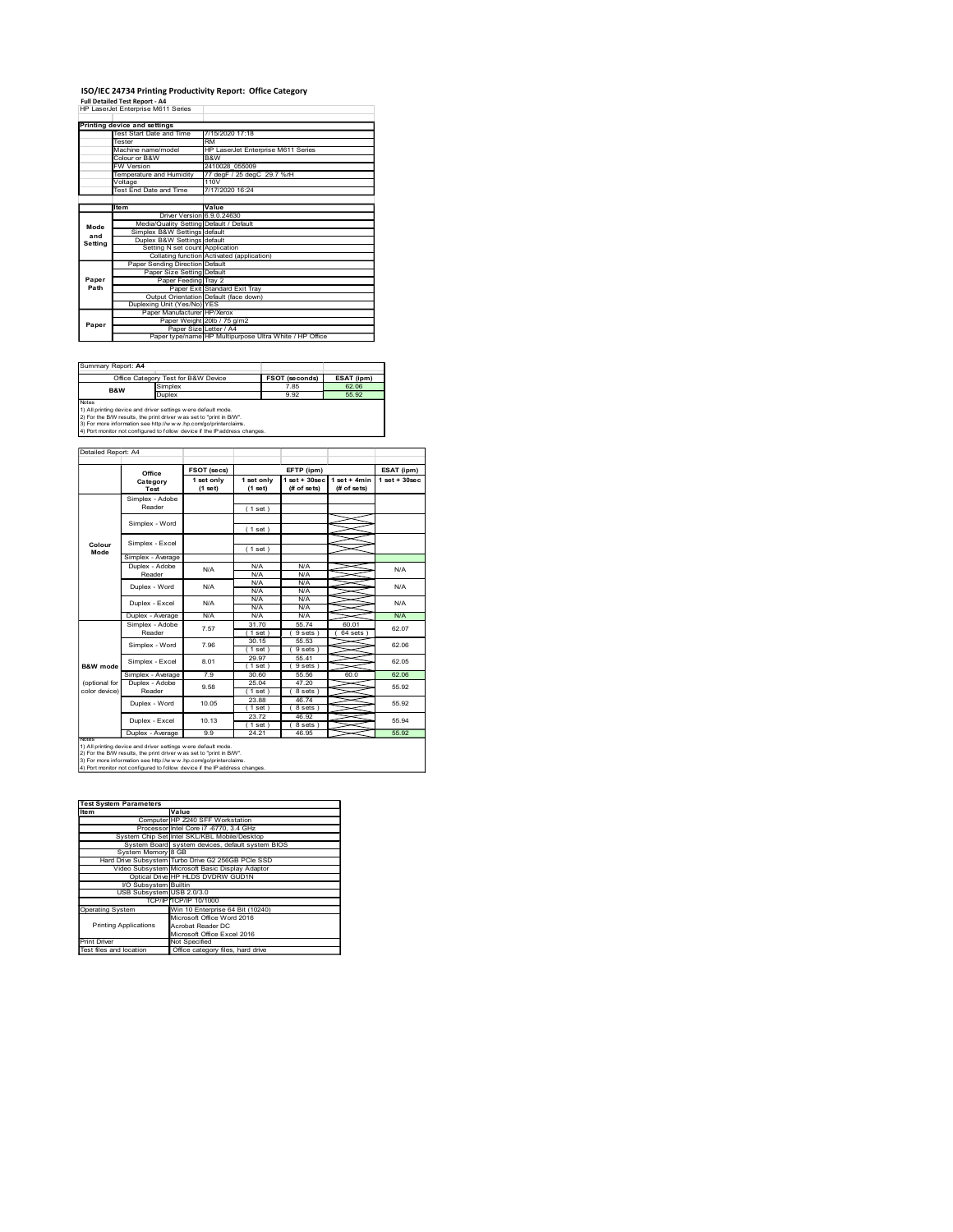### ISO/IEC 24734 Printing Productivity Report: Office Category Feature Performance Full Report - Office Feature Performance Test

|               | ISO/IEC 24734 Printing Productivity Report: Office Category                                             |                                                                 |             |                                                           |
|---------------|---------------------------------------------------------------------------------------------------------|-----------------------------------------------------------------|-------------|-----------------------------------------------------------|
|               | Feature Performance Full Report - Office Feature Performance Test<br>HP LaserJet Enterprise M611 Series |                                                                 |             |                                                           |
|               | Printing device and settings                                                                            |                                                                 |             |                                                           |
|               | Test Start Date and Time<br>Tester                                                                      | 7/15/2020 17:18                                                 |             |                                                           |
|               | Machine name/model                                                                                      |                                                                 |             |                                                           |
|               |                                                                                                         | <b>RM</b><br>HP LaserJet Enterprise M611 Series                 |             |                                                           |
|               | Colour or B&W                                                                                           | B&W                                                             |             |                                                           |
|               | <b>FW Version</b><br>Temperature and Humidity                                                           | 2410028_055009                                                  |             |                                                           |
|               | Voltage<br>Test End Date and Time                                                                       | 77 degF / 25 degC 29.7 %rH<br>110V<br>7/17/2020 16:24           |             |                                                           |
|               | Item                                                                                                    | Value                                                           |             |                                                           |
|               | Driver Version 6.9.0.24630                                                                              |                                                                 |             |                                                           |
| Mode          | Media/Quality Setting Default / Default                                                                 |                                                                 |             |                                                           |
| and           | Simplex B&W Settings default<br>Duplex B&W Settings default                                             |                                                                 |             |                                                           |
| Setting       | Setting N set count Application                                                                         |                                                                 |             |                                                           |
|               | Paper Sending Direction Default                                                                         | Collating function Activated (application)                      |             |                                                           |
|               | Paper Size Setting Default                                                                              |                                                                 |             |                                                           |
| Paper<br>Path | Paper Feeding Tray 2                                                                                    | Paper Exit Standard Exit Tray                                   |             |                                                           |
|               |                                                                                                         |                                                                 |             |                                                           |
|               | Output Orientation Default (face down)<br>Duplexing Unit (Yes/No) YES<br>Paper Manufacturer HP/Xerox    |                                                                 |             |                                                           |
| Paper         |                                                                                                         | Paper Weight 20lb / 75 g/m2                                     |             |                                                           |
|               | Paper Size Letter / A4                                                                                  | Paper type/name HP Multipurpose Ultra White / HP Office         |             |                                                           |
|               |                                                                                                         |                                                                 |             |                                                           |
|               |                                                                                                         | ISO Print Productivity Report: Feature Performance Test Summary |             |                                                           |
|               |                                                                                                         | <b>Printing Modes</b>                                           | FSOT (base) | <b>Feature Performance Ratio</b><br><b>ESAT</b> (feature) |

|                                                                                                                                                                                                                                                                                                                                                                                           | Test Start Date and Time                                                                                                                        | 7/15/2020 17:18                         |                                                                |                    |                               |                                      |                            |                       |
|-------------------------------------------------------------------------------------------------------------------------------------------------------------------------------------------------------------------------------------------------------------------------------------------------------------------------------------------------------------------------------------------|-------------------------------------------------------------------------------------------------------------------------------------------------|-----------------------------------------|----------------------------------------------------------------|--------------------|-------------------------------|--------------------------------------|----------------------------|-----------------------|
|                                                                                                                                                                                                                                                                                                                                                                                           | Tester                                                                                                                                          | <b>RM</b>                               |                                                                |                    |                               |                                      |                            |                       |
|                                                                                                                                                                                                                                                                                                                                                                                           | Machine name/model<br>Colour or B&W                                                                                                             | B&W                                     | HP LaserJet Enterprise M611 Series                             |                    |                               |                                      |                            |                       |
|                                                                                                                                                                                                                                                                                                                                                                                           | W Version<br>Femperature and Humidity                                                                                                           | 2410028_055009                          | 77 degF / 25 degC 29.7 %rH                                     |                    |                               |                                      |                            |                       |
|                                                                                                                                                                                                                                                                                                                                                                                           | /oltage<br>Fest End Date and Time                                                                                                               | 110V<br>7/17/2020 16:24                 |                                                                |                    |                               |                                      |                            |                       |
|                                                                                                                                                                                                                                                                                                                                                                                           | Item                                                                                                                                            |                                         |                                                                |                    |                               |                                      |                            |                       |
|                                                                                                                                                                                                                                                                                                                                                                                           | Driver Version 6.9.0.24630                                                                                                                      | Value                                   |                                                                |                    |                               |                                      |                            |                       |
| Mode<br>and                                                                                                                                                                                                                                                                                                                                                                               | Simplex B&W Settings default                                                                                                                    | Media/Quality Setting Default / Default |                                                                |                    |                               |                                      |                            |                       |
| Setting                                                                                                                                                                                                                                                                                                                                                                                   | Duplex B&W Settings default<br>Setting N set count Application<br>Collating function Activated (application)                                    |                                         |                                                                |                    |                               |                                      |                            |                       |
|                                                                                                                                                                                                                                                                                                                                                                                           | Paper Sending Direction Default                                                                                                                 |                                         |                                                                |                    |                               |                                      |                            |                       |
| Paper                                                                                                                                                                                                                                                                                                                                                                                     | Paper Size Setting Default<br>Paper Feeding Tray 2                                                                                              |                                         |                                                                |                    |                               |                                      |                            |                       |
| Path                                                                                                                                                                                                                                                                                                                                                                                      |                                                                                                                                                 | Paper Exit Standard Exit Tray           |                                                                |                    |                               |                                      |                            |                       |
|                                                                                                                                                                                                                                                                                                                                                                                           | Output Orientation Default (face down)<br>Duplexing Unit (Yes/No) YES                                                                           |                                         |                                                                |                    |                               |                                      |                            |                       |
| Paper                                                                                                                                                                                                                                                                                                                                                                                     | Paper Manufacturer HP/Xerox<br>Paper Weight 20lb / 75 g/m2                                                                                      |                                         |                                                                |                    |                               |                                      |                            |                       |
|                                                                                                                                                                                                                                                                                                                                                                                           | Paper Size Letter / A4<br>Paper type/name HP Multipurpose Ultra White / HP Office                                                               |                                         |                                                                |                    |                               |                                      |                            |                       |
|                                                                                                                                                                                                                                                                                                                                                                                           |                                                                                                                                                 |                                         |                                                                |                    |                               |                                      |                            |                       |
|                                                                                                                                                                                                                                                                                                                                                                                           |                                                                                                                                                 |                                         |                                                                |                    |                               |                                      |                            |                       |
|                                                                                                                                                                                                                                                                                                                                                                                           | ISO Print Productivity Report: Feature Performance Test Summary                                                                                 |                                         |                                                                |                    |                               |                                      |                            |                       |
|                                                                                                                                                                                                                                                                                                                                                                                           |                                                                                                                                                 |                                         |                                                                |                    |                               | <b>Feature Performance Ratio</b>     |                            |                       |
|                                                                                                                                                                                                                                                                                                                                                                                           | (Feature Adobe Reader - Office test file)                                                                                                       | <b>Printing Modes</b>                   |                                                                |                    | FSOT (base)<br>FSOT (feature) | <b>ESAT (feature)</b><br>ESAT (base) |                            |                       |
|                                                                                                                                                                                                                                                                                                                                                                                           | A5, Landscape Feed, Simplex, Colour                                                                                                             |                                         |                                                                | Simplex            |                               |                                      |                            |                       |
|                                                                                                                                                                                                                                                                                                                                                                                           | A5, Portrait Feed, Simplex, Colour                                                                                                              |                                         |                                                                | Simplex            |                               |                                      |                            |                       |
|                                                                                                                                                                                                                                                                                                                                                                                           | Legal, Simplex, Colour                                                                                                                          |                                         |                                                                | Simplex            |                               |                                      |                            |                       |
|                                                                                                                                                                                                                                                                                                                                                                                           | Legal, Duplex, Colour                                                                                                                           |                                         |                                                                | Duplex             |                               |                                      |                            |                       |
|                                                                                                                                                                                                                                                                                                                                                                                           | A4, 1200 dpi, Simplex, Colour<br>Letter, 1200 dpi, Simplex, Colour                                                                              |                                         |                                                                | Simplex<br>Simplex |                               |                                      |                            |                       |
|                                                                                                                                                                                                                                                                                                                                                                                           | A4, HP High Speed, Simplex, Colour                                                                                                              |                                         |                                                                | Simplex            |                               |                                      |                            |                       |
|                                                                                                                                                                                                                                                                                                                                                                                           | Letter, HP High Speed, Simplex, Colour                                                                                                          |                                         |                                                                | Simplex            |                               |                                      |                            |                       |
|                                                                                                                                                                                                                                                                                                                                                                                           | A4, General Office, Simplex, Colour                                                                                                             |                                         |                                                                | Simplex            |                               |                                      |                            |                       |
|                                                                                                                                                                                                                                                                                                                                                                                           | Letter, General Office, Simplex, Colour<br>A5, Landscape Feed, Simplex, B/W                                                                     |                                         |                                                                | Simplex<br>Simplex | 138%                          | 162%                                 |                            |                       |
|                                                                                                                                                                                                                                                                                                                                                                                           | A5, Portrait Feed, Simplex, B/W                                                                                                                 |                                         |                                                                | Simplex            | 63%                           | 37%                                  |                            |                       |
|                                                                                                                                                                                                                                                                                                                                                                                           | Legal, Simplex, B/W                                                                                                                             |                                         |                                                                | Simplex            |                               |                                      |                            |                       |
|                                                                                                                                                                                                                                                                                                                                                                                           | Legal, Duplex, B/W                                                                                                                              |                                         |                                                                | Duplex             |                               |                                      |                            |                       |
|                                                                                                                                                                                                                                                                                                                                                                                           | A4, 1200 dpi, Simplex, B/W                                                                                                                      |                                         |                                                                | Simplex            |                               |                                      |                            |                       |
|                                                                                                                                                                                                                                                                                                                                                                                           | Letter, 1200 dpi, Simplex, B/W<br>A4, General Office, Simplex, B/W                                                                              |                                         |                                                                | Simplex<br>Simplex |                               |                                      |                            |                       |
|                                                                                                                                                                                                                                                                                                                                                                                           | Letter, General Office, Simplex, B/W                                                                                                            |                                         |                                                                | Simplex            |                               |                                      |                            |                       |
| Note<br>1) All printing device and driver settings were default mode.<br>2) Test conducted with 8-paper Office Feature Performance file.<br>3) For more information see http://w w w .hp.com/go/printerclaims.<br>4) Port monitor not configured to follow device if the P address changes.<br>Feature Performance Full Report - Feature Printing Mode: 'Office' Feature Performance Test |                                                                                                                                                 |                                         |                                                                |                    |                               |                                      |                            |                       |
|                                                                                                                                                                                                                                                                                                                                                                                           |                                                                                                                                                 |                                         |                                                                |                    |                               |                                      |                            |                       |
|                                                                                                                                                                                                                                                                                                                                                                                           | <b>Printing Modes</b>                                                                                                                           |                                         | <b>Base Printing Mode</b>                                      |                    |                               | <b>Feature Performance</b>           |                            |                       |
|                                                                                                                                                                                                                                                                                                                                                                                           | Feature Adobe Reader - Office<br>test file (8-page)                                                                                             |                                         | <b>FSOT</b>                                                    | <b>ESAT</b>        | 1 set                         | $1$ set $+30$ sec                    | FSOT (base)<br><b>FSOT</b> | <b>ESAT</b> (feature) |
|                                                                                                                                                                                                                                                                                                                                                                                           |                                                                                                                                                 |                                         | Base                                                           | Base               | FSOT (secs)                   | ESAT (ipm)                           | (feature)                  | ESAT (base)           |
|                                                                                                                                                                                                                                                                                                                                                                                           | A5, Landscape Feed, Simplex, Colour<br>A5, Portrait Feed, Simplex, Colour                                                                       |                                         |                                                                |                    |                               |                                      |                            |                       |
|                                                                                                                                                                                                                                                                                                                                                                                           | Legal, Simplex, Colour                                                                                                                          |                                         |                                                                |                    |                               |                                      |                            |                       |
|                                                                                                                                                                                                                                                                                                                                                                                           | Legal, Duplex, Colour                                                                                                                           |                                         |                                                                |                    |                               |                                      |                            |                       |
|                                                                                                                                                                                                                                                                                                                                                                                           | A4, 1200 dpi, Simplex, Colour                                                                                                                   |                                         |                                                                |                    |                               |                                      |                            |                       |
|                                                                                                                                                                                                                                                                                                                                                                                           | Letter, 1200 dpi, Simplex, Colour<br>A4, HP High Speed, Simplex, Colour                                                                         |                                         |                                                                |                    |                               |                                      |                            |                       |
|                                                                                                                                                                                                                                                                                                                                                                                           | Letter, HP High Speed, Simplex, Colour                                                                                                          |                                         |                                                                |                    |                               |                                      |                            |                       |
|                                                                                                                                                                                                                                                                                                                                                                                           | A4, General Office, Simplex, Colour                                                                                                             |                                         |                                                                |                    |                               |                                      |                            |                       |
|                                                                                                                                                                                                                                                                                                                                                                                           | Letter, General Office, Simplex, Colour                                                                                                         |                                         |                                                                |                    |                               |                                      |                            |                       |
|                                                                                                                                                                                                                                                                                                                                                                                           | A5, Landscape Feed, Simplex, B/W<br>A5, Portrait Feed, Simplex, B/W                                                                             |                                         | 11.45                                                          | 62.07              | 8.3                           | 101.0                                | 138%                       | 162%                  |
|                                                                                                                                                                                                                                                                                                                                                                                           | Legal, Simplex, B/W                                                                                                                             |                                         | 11.45                                                          | 62.07              | 18.37                         | 23.2                                 | 63%                        | 37%                   |
|                                                                                                                                                                                                                                                                                                                                                                                           | Legal, Duplex, B/W                                                                                                                              |                                         |                                                                |                    |                               |                                      |                            |                       |
|                                                                                                                                                                                                                                                                                                                                                                                           | A4, 1200 dpi, Simplex, B/W                                                                                                                      |                                         | 11.45                                                          | 62.07              |                               |                                      |                            |                       |
|                                                                                                                                                                                                                                                                                                                                                                                           | Letter, 1200 dpi, Simplex, B/W                                                                                                                  |                                         |                                                                |                    |                               |                                      |                            |                       |
|                                                                                                                                                                                                                                                                                                                                                                                           | A4, General Office, Simplex, B/W<br>Letter, General Office, Simplex, B/W                                                                        |                                         | 11.45                                                          | 62.07              |                               |                                      |                            |                       |
| Notes                                                                                                                                                                                                                                                                                                                                                                                     |                                                                                                                                                 |                                         |                                                                |                    |                               |                                      |                            |                       |
|                                                                                                                                                                                                                                                                                                                                                                                           | 1) All printing device and driver settings were default mode.<br>2) Test conducted with 8-paper Office Feature Performance file                 |                                         |                                                                |                    |                               |                                      |                            |                       |
|                                                                                                                                                                                                                                                                                                                                                                                           | 3) For more information see http://w w w .hp.com/go/printerclaims<br>4) Port monitor not configured to follow device if the IP address changes. |                                         |                                                                |                    |                               |                                      |                            |                       |
|                                                                                                                                                                                                                                                                                                                                                                                           | <b>Test System Parameters</b>                                                                                                                   |                                         |                                                                |                    |                               |                                      |                            |                       |
|                                                                                                                                                                                                                                                                                                                                                                                           | Item                                                                                                                                            | Value                                   | Computer HP Z240 SFF Workstation                               |                    |                               |                                      |                            |                       |
|                                                                                                                                                                                                                                                                                                                                                                                           |                                                                                                                                                 |                                         | Processor Intel Core i7 -6770, 3.4 GHz                         |                    |                               |                                      |                            |                       |
|                                                                                                                                                                                                                                                                                                                                                                                           | System Chip Set Intel SKL/KBL Mobile/Desktop<br>System Board system devices, default system BIOS                                                |                                         |                                                                |                    |                               |                                      |                            |                       |
| Test<br>System                                                                                                                                                                                                                                                                                                                                                                            | System Memory 8 GB<br>Hard Drive Subsystem Turbo Drive G2 256GB PCle SSD                                                                        |                                         |                                                                |                    |                               |                                      |                            |                       |
|                                                                                                                                                                                                                                                                                                                                                                                           | Video Subsystem Microsoft Basic Display Adaptor<br>Optical Drive HP HLDS DVDRW GUD1N                                                            |                                         |                                                                |                    |                               |                                      |                            |                       |
|                                                                                                                                                                                                                                                                                                                                                                                           | I/O Subsystem Builtin                                                                                                                           |                                         |                                                                |                    |                               |                                      |                            |                       |
| <b>I</b>                                                                                                                                                                                                                                                                                                                                                                                  | USB Subsystem USB 2.0/3.0                                                                                                                       | TCP/IP TCP/IP 10/1000                   |                                                                |                    |                               |                                      |                            |                       |
|                                                                                                                                                                                                                                                                                                                                                                                           | Operating System                                                                                                                                |                                         | Win 10 Enterprise 64 Bit (10240)<br>Microsoft Office Word 2016 |                    |                               |                                      |                            |                       |
| Software                                                                                                                                                                                                                                                                                                                                                                                  | <b>Printing Applications</b>                                                                                                                    | Acrobat Reader DC                       | Microsoft Office Excel 2016                                    |                    |                               |                                      |                            |                       |

|          | Letter, General Office, Simplex, B/W                                                                                                                                                                                                                                              |                       |                                                                  | Simplex                   |             |                            |                          |                       |
|----------|-----------------------------------------------------------------------------------------------------------------------------------------------------------------------------------------------------------------------------------------------------------------------------------|-----------------------|------------------------------------------------------------------|---------------------------|-------------|----------------------------|--------------------------|-----------------------|
| Notes    | 1) All printing device and driver settings were default mode.<br>2) Test conducted with 8-paper Office Feature Performance file.<br>3) For more information see http://www.hp.com/go/printerclaims.<br>4) Port monitor not configured to follow device if the P address changes.  |                       |                                                                  |                           |             |                            |                          |                       |
|          | Feature Performance Full Report - Feature Printing Mode: 'Office' Feature Performance Test                                                                                                                                                                                        |                       |                                                                  |                           |             |                            |                          |                       |
|          | <b>Printing Modes</b>                                                                                                                                                                                                                                                             |                       |                                                                  | <b>Base Printing Mode</b> |             | <b>Feature Performance</b> |                          |                       |
|          | Feature Adobe Reader - Office                                                                                                                                                                                                                                                     |                       | <b>FSOT</b>                                                      | <b>ESAT</b>               | 1 set       | $1 set + 30 sec$           | FSOT (base)              | <b>ESAT</b> (feature) |
|          | test file (8-page)                                                                                                                                                                                                                                                                |                       | Base                                                             | Base                      | FSOT (secs) | ESAT (ipm)                 | <b>FSOT</b><br>(feature) | ESAT (base)           |
|          | A5, Landscape Feed, Simplex, Colour                                                                                                                                                                                                                                               |                       |                                                                  |                           |             |                            |                          |                       |
|          | A5, Portrait Feed, Simplex, Colour                                                                                                                                                                                                                                                |                       |                                                                  |                           |             |                            |                          |                       |
|          | Legal, Simplex, Colour                                                                                                                                                                                                                                                            |                       |                                                                  |                           |             |                            |                          |                       |
|          | Legal, Duplex, Colour<br>A4, 1200 dpi, Simplex, Colour                                                                                                                                                                                                                            |                       |                                                                  |                           |             |                            |                          |                       |
|          | Letter, 1200 dpi, Simplex, Colour                                                                                                                                                                                                                                                 |                       |                                                                  |                           |             |                            |                          |                       |
|          | A4, HP High Speed, Simplex, Colour                                                                                                                                                                                                                                                |                       |                                                                  |                           |             |                            |                          |                       |
|          | Letter, HP High Speed, Simplex, Colour                                                                                                                                                                                                                                            |                       |                                                                  |                           |             |                            |                          |                       |
|          | A4, General Office, Simplex, Colour                                                                                                                                                                                                                                               |                       |                                                                  |                           |             |                            |                          |                       |
|          | Letter, General Office, Simplex, Colour                                                                                                                                                                                                                                           |                       |                                                                  |                           |             |                            |                          |                       |
|          | A5, Landscape Feed, Simplex, B/W                                                                                                                                                                                                                                                  |                       | 11.45                                                            | 62.07                     | 8.3         | 101.0                      | 138%                     | 162%                  |
|          | A5, Portrait Feed, Simplex, B/W                                                                                                                                                                                                                                                   |                       | 11.45                                                            | 62.07                     | 18.37       | 23.2                       | 63%                      | 37%                   |
|          | Legal, Simplex, B/W                                                                                                                                                                                                                                                               |                       |                                                                  |                           |             |                            |                          |                       |
|          | Legal, Duplex, B/W                                                                                                                                                                                                                                                                |                       |                                                                  |                           |             |                            |                          |                       |
|          | A4, 1200 dpi, Simplex, B/W                                                                                                                                                                                                                                                        |                       | 11.45                                                            | 62.07                     |             |                            |                          |                       |
|          |                                                                                                                                                                                                                                                                                   |                       |                                                                  |                           |             |                            |                          |                       |
|          | Letter, 1200 dpi, Simplex, B/W                                                                                                                                                                                                                                                    |                       |                                                                  |                           |             |                            |                          |                       |
|          | A4, General Office, Simplex, B/W                                                                                                                                                                                                                                                  |                       | 11.45                                                            | 62.07                     |             |                            |                          |                       |
|          | Letter, General Office, Simplex, B/W                                                                                                                                                                                                                                              |                       |                                                                  |                           |             |                            |                          |                       |
| Notes    | 1) All printing device and driver settings w ere default mode.<br>2) Test conducted with 8-paper Office Feature Performance file<br>3) For more information see http://www.hp.com/go/printerclaims.<br>4) Port monitor not configured to follow device if the IP address changes. |                       |                                                                  |                           |             |                            |                          |                       |
|          | <b>Test System Parameters</b><br>Item                                                                                                                                                                                                                                             | Value                 |                                                                  |                           |             |                            |                          |                       |
|          |                                                                                                                                                                                                                                                                                   |                       | Computer HP Z240 SFF Workstation                                 |                           |             |                            |                          |                       |
|          |                                                                                                                                                                                                                                                                                   |                       | Processor Intel Core i7 -6770, 3.4 GHz                           |                           |             |                            |                          |                       |
|          | System Chip Set Intel SKL/KBL Mobile/Desktop                                                                                                                                                                                                                                      |                       | System Board system devices, default system BIOS                 |                           |             |                            |                          |                       |
| Test     | System Memory 8 GB                                                                                                                                                                                                                                                                |                       |                                                                  |                           |             |                            |                          |                       |
| System   | Hard Drive Subsystem Turbo Drive G2 256GB PCle SSD                                                                                                                                                                                                                                |                       |                                                                  |                           |             |                            |                          |                       |
|          | Video Subsystem Microsoft Basic Display Adaptor                                                                                                                                                                                                                                   |                       | Optical Drive HP HLDS DVDRW GUD1N                                |                           |             |                            |                          |                       |
|          | I/O Subsystem Builtin                                                                                                                                                                                                                                                             |                       |                                                                  |                           |             |                            |                          |                       |
|          | USB Subsystem USB 2.0/3.0                                                                                                                                                                                                                                                         |                       |                                                                  |                           |             |                            |                          |                       |
| I/O      | <b>Operating System</b>                                                                                                                                                                                                                                                           | TCP/IP TCP/IP 10/1000 | Win 10 Enterprise 64 Bit (10240)                                 |                           |             |                            |                          |                       |
|          |                                                                                                                                                                                                                                                                                   |                       | Microsoft Office Word 2016                                       |                           |             |                            |                          |                       |
| Software | <b>Printing Applications</b>                                                                                                                                                                                                                                                      | Acrobat Reader DC     |                                                                  |                           |             |                            |                          |                       |
|          | <b>Print Driver</b><br>Test files and location                                                                                                                                                                                                                                    | Not Specified         | Microsoft Office Excel 2016<br>Office category files, hard drive |                           |             |                            |                          |                       |

|                  | <b>Test System Parameters</b> |                                                    |  |
|------------------|-------------------------------|----------------------------------------------------|--|
|                  | <b>Item</b>                   | Value                                              |  |
|                  |                               | Computer HP Z240 SFF Workstation                   |  |
|                  |                               | Processor Intel Core i7 -6770, 3.4 GHz             |  |
|                  |                               | System Chip Set Intel SKL/KBL Mobile/Desktop       |  |
|                  |                               | System Board system devices, default system BIOS   |  |
| Test             | System Memory 8 GB            |                                                    |  |
| System           |                               | Hard Drive Subsystem Turbo Drive G2 256GB PCIe SSD |  |
|                  |                               | Video Subsystem Microsoft Basic Display Adaptor    |  |
|                  |                               | Optical Drive HP HLDS DVDRW GUD1N                  |  |
|                  | <b>VO Subsystem</b> Builtin   |                                                    |  |
|                  | USB Subsystem USB 2.0/3.0     |                                                    |  |
| $\overline{1/O}$ |                               | TCP/IP TCP/IP 10/1000                              |  |
|                  | <b>Operating System</b>       | Win 10 Enterprise 64 Bit (10240)                   |  |
|                  |                               | Microsoft Office Word 2016                         |  |
| <b>Software</b>  | <b>Printing Applications</b>  | Acrobat Reader DC                                  |  |
|                  |                               | Microsoft Office Excel 2016                        |  |
|                  | <b>Print Driver</b>           | Not Specified                                      |  |
|                  | Test files and location       | Office category files, hard drive                  |  |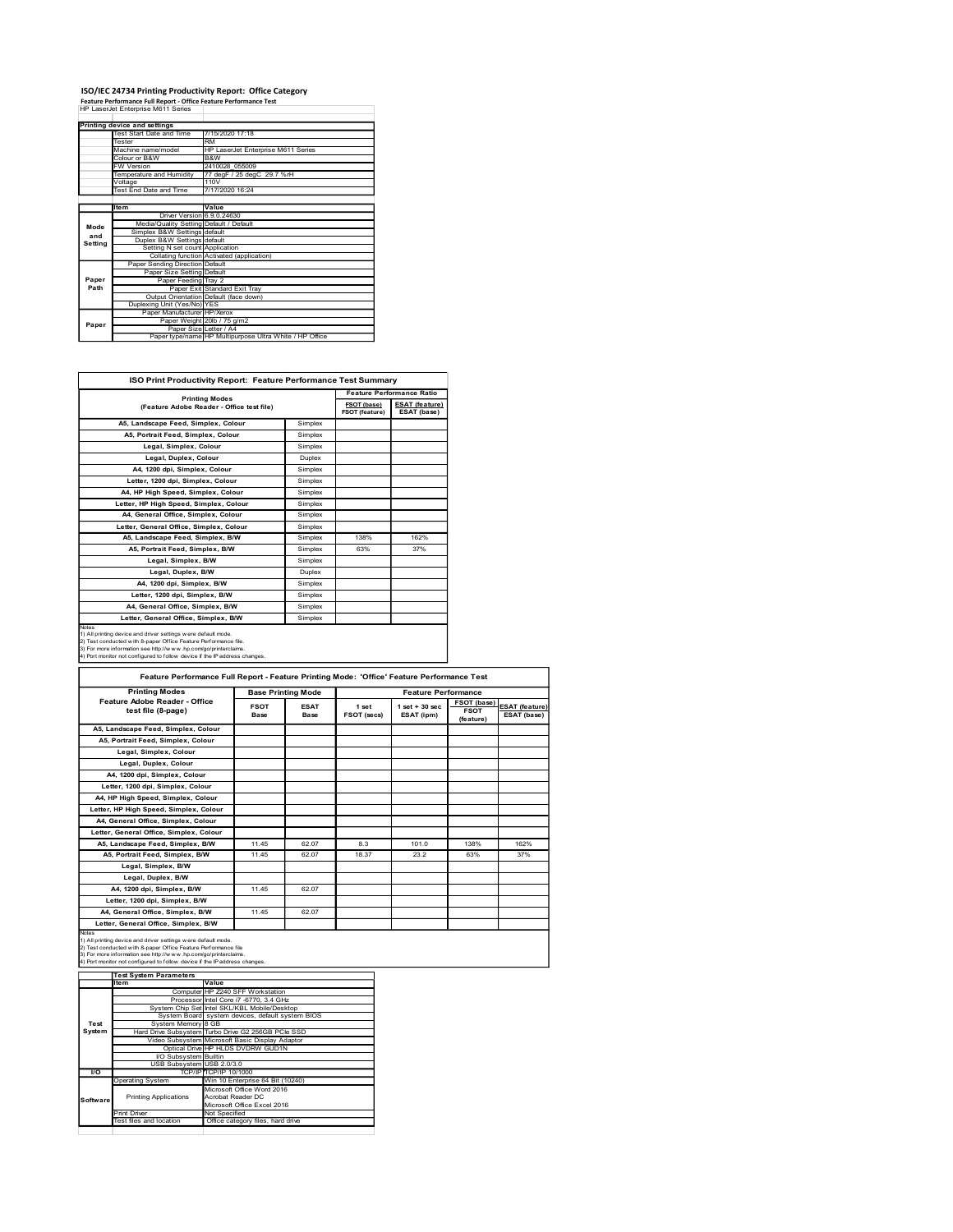# ISO/IEC 17629 First Print Out Time Report: Office Category

|                                                                                                                                                                                                                                                                                                                                                      |                                                                                                     |                                              |                       | ISO/IEC 17629 First Print Out Time Report: Office Category |                    |                 |                      |                   |  |
|------------------------------------------------------------------------------------------------------------------------------------------------------------------------------------------------------------------------------------------------------------------------------------------------------------------------------------------------------|-----------------------------------------------------------------------------------------------------|----------------------------------------------|-----------------------|------------------------------------------------------------|--------------------|-----------------|----------------------|-------------------|--|
| <b>Full Detailed Test Report - LETTER</b><br>HP LaserJet Enterprise M611 Series                                                                                                                                                                                                                                                                      |                                                                                                     |                                              |                       |                                                            |                    |                 |                      |                   |  |
|                                                                                                                                                                                                                                                                                                                                                      |                                                                                                     | <b>Printing device and settings</b>          |                       |                                                            |                    |                 |                      |                   |  |
|                                                                                                                                                                                                                                                                                                                                                      | Tester                                                                                              | Test Start Date and Time                     | RM                    | 7/15/2020 16:16                                            |                    |                 |                      |                   |  |
|                                                                                                                                                                                                                                                                                                                                                      | Colour or B&W                                                                                       | Machine name/model                           | B&W                   | HP LaserJet Enterprise M611 Series                         |                    |                 |                      |                   |  |
|                                                                                                                                                                                                                                                                                                                                                      | FW Version                                                                                          |                                              | Default               | 2410028_055009                                             |                    |                 |                      |                   |  |
|                                                                                                                                                                                                                                                                                                                                                      | Configuration (options)<br>Controller<br>Printing device page count<br>Printing supplies page count |                                              |                       |                                                            |                    |                 |                      |                   |  |
|                                                                                                                                                                                                                                                                                                                                                      |                                                                                                     |                                              |                       | Not Specified<br>Not Specified                             |                    |                 |                      |                   |  |
|                                                                                                                                                                                                                                                                                                                                                      | Voltage                                                                                             | Temperature and Humidity                     | 110V                  | 77 degF / 25 degC 29.7 %rH                                 |                    |                 |                      |                   |  |
|                                                                                                                                                                                                                                                                                                                                                      |                                                                                                     | Test End Date and Time                       |                       | 7/16/2020 13:15                                            |                    |                 |                      |                   |  |
| Mode                                                                                                                                                                                                                                                                                                                                                 | ltem                                                                                                | PDL and driver version                       | Value<br>6.9.0.24630  |                                                            |                    |                 |                      |                   |  |
| and<br>Setting                                                                                                                                                                                                                                                                                                                                       | <b>B&amp;W</b> settings                                                                             | Print Quality mode                           | default<br>default    |                                                            |                    |                 |                      |                   |  |
| Paper                                                                                                                                                                                                                                                                                                                                                |                                                                                                     | Paper feed orientation<br>Paper type setting | Short Edge<br>default |                                                            |                    |                 |                      |                   |  |
|                                                                                                                                                                                                                                                                                                                                                      | Paper feeding<br>aper exit?                                                                         |                                              |                       | Standard cassette<br>Standard exit tray                    |                    |                 |                      |                   |  |
| Paper Path Output orientation                                                                                                                                                                                                                                                                                                                        |                                                                                                     |                                              |                       | default (face up or face down)                             |                    |                 |                      |                   |  |
|                                                                                                                                                                                                                                                                                                                                                      |                                                                                                     |                                              |                       |                                                            |                    |                 |                      |                   |  |
|                                                                                                                                                                                                                                                                                                                                                      |                                                                                                     |                                              |                       | ISO First Page Out Time Summary Report: Office Category    |                    |                 |                      |                   |  |
|                                                                                                                                                                                                                                                                                                                                                      |                                                                                                     |                                              |                       | FPOT from Ready (seconds)                                  |                    |                 |                      |                   |  |
|                                                                                                                                                                                                                                                                                                                                                      | 4.81<br>Simplex<br>B&W<br>Duplex                                                                    |                                              |                       |                                                            |                    |                 |                      |                   |  |
|                                                                                                                                                                                                                                                                                                                                                      |                                                                                                     |                                              |                       |                                                            |                    |                 |                      |                   |  |
|                                                                                                                                                                                                                                                                                                                                                      |                                                                                                     |                                              |                       |                                                            |                    |                 |                      |                   |  |
| 2) For the R/W results the print driver a                                                                                                                                                                                                                                                                                                            |                                                                                                     |                                              | set to "print in R/W  |                                                            |                    |                 |                      |                   |  |
|                                                                                                                                                                                                                                                                                                                                                      |                                                                                                     |                                              |                       |                                                            |                    |                 |                      |                   |  |
|                                                                                                                                                                                                                                                                                                                                                      |                                                                                                     |                                              |                       |                                                            |                    |                 |                      |                   |  |
|                                                                                                                                                                                                                                                                                                                                                      |                                                                                                     |                                              |                       | ISO First Page Out Time Report: Office Category            |                    |                 |                      |                   |  |
|                                                                                                                                                                                                                                                                                                                                                      |                                                                                                     |                                              |                       | Word<br>(seconds)                                          | Excel<br>(seconds) | Adobe<br>Reader | Average<br>(seconds) | <b>Delay Time</b> |  |
| Summary Report: Letter<br>Notes<br>1) All printing device and driver settings were default mode.<br>3) For more information see http://www.hp.com/go/printerclaims.<br>4) Port monitor not configured to follow device if the IP address changes.<br>5) Page counts w ere collected after completion of the tests.<br><b>Detailed Report: LETTER</b> |                                                                                                     | FPOT from Ready - Simplex                    |                       |                                                            |                    | (seconds)       |                      |                   |  |

|                                | Machine name/model<br>Colour or B&W                                                                                                         | B&W                                     | HP LaserJet Enterprise M611 Series                                 |                                                 |                            |                            |                   |                   |
|--------------------------------|---------------------------------------------------------------------------------------------------------------------------------------------|-----------------------------------------|--------------------------------------------------------------------|-------------------------------------------------|----------------------------|----------------------------|-------------------|-------------------|
|                                | <b>FW Version</b>                                                                                                                           | 2410028_055009                          |                                                                    |                                                 |                            |                            |                   |                   |
|                                | Configuration (options)<br>Controller                                                                                                       | <b>Default</b><br>5.103                 |                                                                    |                                                 |                            |                            |                   |                   |
|                                | Printing device page count<br>Printing supplies page count                                                                                  | Not Specified<br>Not Specified          |                                                                    |                                                 |                            |                            |                   |                   |
|                                | Temperature and Humidity                                                                                                                    |                                         | 77 degF / 25 degC 29.7 %rH                                         |                                                 |                            |                            |                   |                   |
|                                | Voltage<br>Test End Date and Time                                                                                                           | 110V<br>7/16/2020 13:15                 |                                                                    |                                                 |                            |                            |                   |                   |
|                                | ltem                                                                                                                                        | Value                                   |                                                                    |                                                 |                            |                            |                   |                   |
| Mode                           | PDL and driver version<br>Print Quality mode                                                                                                | 6.9.0.24630<br>default                  |                                                                    |                                                 |                            |                            |                   |                   |
| and<br>Setting                 | <b>B&amp;W</b> settings                                                                                                                     | default                                 |                                                                    |                                                 |                            |                            |                   |                   |
| Paper                          | Paper feed orientation<br>Paper type setting                                                                                                | Short Edge<br>default                   |                                                                    |                                                 |                            |                            |                   |                   |
|                                | Paper feeding<br>Paper exit                                                                                                                 | Standard cassette<br>Standard exit tray |                                                                    |                                                 |                            |                            |                   |                   |
|                                | Paper Path Output orientation                                                                                                               |                                         | default (face up or face down)                                     |                                                 |                            |                            |                   |                   |
|                                |                                                                                                                                             |                                         |                                                                    |                                                 |                            |                            |                   |                   |
|                                | ISO First Page Out Time Summary Report: Office Category                                                                                     |                                         |                                                                    |                                                 |                            |                            |                   |                   |
| Summary Report: Letter         |                                                                                                                                             |                                         |                                                                    |                                                 |                            |                            |                   |                   |
|                                |                                                                                                                                             |                                         | FPOT from Ready (seconds)                                          |                                                 |                            |                            |                   |                   |
| B&W                            | Simplex<br>Duplex                                                                                                                           |                                         | 4.81                                                               |                                                 |                            |                            |                   |                   |
| Notes                          | 1) All printing device and driver settings were default mode.                                                                               |                                         |                                                                    |                                                 |                            |                            |                   |                   |
|                                | 2) For the B/W results, the print driver was set to "print in B/W".<br>3) For more information see http://www.hp.com/go/printerclaims.      |                                         |                                                                    |                                                 |                            |                            |                   |                   |
|                                | 4) Port monitor not configured to follow device if the IP address changes.<br>5) Page counts were collected after completion of the tests.  |                                         |                                                                    |                                                 |                            |                            |                   |                   |
|                                |                                                                                                                                             |                                         |                                                                    |                                                 |                            |                            |                   |                   |
|                                |                                                                                                                                             |                                         |                                                                    | ISO First Page Out Time Report: Office Category |                            |                            |                   |                   |
| <b>Detailed Report: LETTER</b> |                                                                                                                                             |                                         |                                                                    |                                                 |                            |                            |                   |                   |
|                                |                                                                                                                                             |                                         | Word<br>(seconds)                                                  | Excel<br>(seconds)                              | Adobe<br>Reader            | Average<br>(seconds)       | <b>Delay Time</b> |                   |
|                                |                                                                                                                                             |                                         |                                                                    |                                                 | (seconds)                  |                            |                   |                   |
|                                | FPOT from Ready - Simplex                                                                                                                   |                                         |                                                                    |                                                 |                            |                            |                   |                   |
|                                | FPOT from Ready - Duplex                                                                                                                    |                                         |                                                                    |                                                 |                            |                            |                   |                   |
| <b>Color Mode</b>              | FPOT from Sleep - Simplex                                                                                                                   |                                         |                                                                    |                                                 | N/A                        |                            |                   |                   |
|                                | Recovery Time                                                                                                                               |                                         |                                                                    |                                                 |                            |                            |                   |                   |
|                                | FPOT from Off - Simplex                                                                                                                     |                                         |                                                                    |                                                 |                            |                            |                   |                   |
|                                | Warm-up Time                                                                                                                                |                                         |                                                                    |                                                 |                            |                            |                   |                   |
|                                | FPOT from Ready - Simplex                                                                                                                   |                                         | 4.85                                                               | 4.98                                            | 4.59                       | 4.81                       | 20 Seconds        |                   |
|                                |                                                                                                                                             |                                         |                                                                    |                                                 |                            |                            |                   |                   |
|                                | FPOT from Ready - Duplex                                                                                                                    |                                         |                                                                    |                                                 |                            |                            |                   |                   |
| <b>B&amp;W Mode</b>            | FPOT from Sleep - Simplex                                                                                                                   |                                         |                                                                    |                                                 | 10.22                      |                            | 95 Minutes        |                   |
|                                | Recovery Time                                                                                                                               |                                         |                                                                    |                                                 | 5.6                        |                            |                   |                   |
|                                | FPOT from Off - Simplex                                                                                                                     |                                         |                                                                    |                                                 | 137.01                     |                            |                   |                   |
|                                | Warm-up Time                                                                                                                                |                                         |                                                                    |                                                 | 132.42                     |                            |                   |                   |
| <b>Notes</b>                   | 1) All printing device and driver settings w ere default mode.                                                                              |                                         |                                                                    |                                                 |                            |                            |                   |                   |
|                                | 2) For the B/W results, the print driver was set to "print in B/W".<br>3) For more information see http://www.hp.com/go/printerclaims.      |                                         |                                                                    |                                                 |                            |                            |                   |                   |
|                                | 4) Port monitor not configured to follow device if the IP address changes.<br>5) Page counts w ere collected after completion of the tests. |                                         |                                                                    |                                                 |                            |                            |                   |                   |
|                                | 6) Details for FPOT from Sleep are show n below                                                                                             |                                         |                                                                    |                                                 |                            |                            |                   |                   |
| <b>HP Data Table</b>           |                                                                                                                                             |                                         |                                                                    |                                                 |                            |                            |                   |                   |
| <b>Detailed Report: LETTER</b> |                                                                                                                                             |                                         |                                                                    |                                                 |                            |                            |                   |                   |
|                                |                                                                                                                                             |                                         | <b>FPOT Avg</b><br>(sec)                                           | FPOT (secs)<br>Iteration 1                      | FPOT (secs)<br>Iteration 2 | FPOT (secs)<br>Iteration 3 | Application       | <b>Delay Time</b> |
|                                | FPOT from Sleep                                                                                                                             |                                         | N/A                                                                | N/A                                             | N/A                        | N/A                        | Adobe Reader      |                   |
| <b>Color Mode</b>              | FPOT from Sleep (15 minutes)<br>HP/Non ISO Test                                                                                             |                                         | N/A                                                                | N/A                                             | N/A                        | N/A                        | Adobe Reader      |                   |
|                                | FPOT from Ready, HP High Speed                                                                                                              |                                         |                                                                    |                                                 |                            |                            |                   |                   |
|                                | HP/Non ISO Test                                                                                                                             |                                         | N/A                                                                | N/A                                             | N/A                        | N/A                        | Adobe Reader      |                   |
|                                | FPOT from Sleep<br>FPOT from Sleep (15 minutes)                                                                                             |                                         | 10.22                                                              | 10.25                                           | 10.19                      | N/A                        | Adobe Reader      | 95 Minutes        |
| <b>B&amp;W Mode</b>            | HP/Non ISO Test                                                                                                                             |                                         | 7.20                                                               | 7.23                                            | 7.17                       | N/A                        | Adobe Reader      | 15 Minutes        |
|                                |                                                                                                                                             |                                         |                                                                    |                                                 |                            |                            |                   |                   |
|                                |                                                                                                                                             |                                         |                                                                    |                                                 |                            |                            |                   |                   |
|                                |                                                                                                                                             |                                         |                                                                    |                                                 |                            |                            |                   |                   |
|                                | <b>Test System Parameters</b>                                                                                                               |                                         |                                                                    |                                                 |                            |                            |                   |                   |
|                                | ltem<br>Computer                                                                                                                            | Value                                   | HP Z240 SFF Workstation                                            |                                                 |                            |                            |                   |                   |
|                                | Processor<br>System Chip Set                                                                                                                |                                         | ntel Core i7 -6770, 3.4 GHz                                        |                                                 |                            |                            |                   |                   |
| Test                           | System Board                                                                                                                                |                                         | ntel SKL/KBL Mobile/Desktop<br>system devices, default system BIOS |                                                 |                            |                            |                   |                   |
| System                         | System Memory<br>Hard Drive Subsystem                                                                                                       | 8 GB                                    | Turbo Drive G2 256GB PCIe SSD                                      |                                                 |                            |                            |                   |                   |
|                                | Video Subsystem<br>Optical Drive                                                                                                            |                                         | Microsoft Basic Display Adaptor<br>HP HLDS DVDRW GUD1N             |                                                 |                            |                            |                   |                   |
|                                | I/O Subsystem<br><b>USB Subsystem</b>                                                                                                       | Builtin<br>USB 2.0/3.0                  |                                                                    |                                                 |                            |                            |                   |                   |
|                                |                                                                                                                                             |                                         |                                                                    |                                                 |                            |                            |                   |                   |
|                                |                                                                                                                                             | 10/1000                                 |                                                                    |                                                 |                            |                            |                   |                   |
| Printing<br>Device             | TCP/IP                                                                                                                                      |                                         |                                                                    |                                                 |                            |                            |                   |                   |
| Connection                     |                                                                                                                                             |                                         |                                                                    |                                                 |                            |                            |                   |                   |
|                                | Operating System<br><b>Printing Applications</b>                                                                                            |                                         | Win 10 Enterprise 64 Bit (10240)<br>Microsoft Office 2016          |                                                 |                            |                            |                   |                   |
| Software                       | Print Driver                                                                                                                                | Adobe Reader DC<br>6.9.0.24630          |                                                                    |                                                 |                            |                            |                   |                   |
|                                |                                                                                                                                             |                                         |                                                                    |                                                 |                            |                            |                   |                   |
|                                |                                                                                                                                             |                                         |                                                                    |                                                 |                            |                            |                   |                   |
|                                |                                                                                                                                             |                                         |                                                                    |                                                 |                            |                            |                   |                   |
|                                |                                                                                                                                             |                                         |                                                                    |                                                 |                            |                            |                   |                   |
|                                |                                                                                                                                             |                                         |                                                                    |                                                 |                            |                            |                   |                   |
|                                |                                                                                                                                             |                                         |                                                                    |                                                 |                            |                            |                   |                   |

|            | <b>Test System Parameters</b> |                                     |  |  |  |  |  |
|------------|-------------------------------|-------------------------------------|--|--|--|--|--|
|            | litem                         | Value                               |  |  |  |  |  |
|            | Computer                      | HP Z240 SFF Workstation             |  |  |  |  |  |
|            | Processor                     | Intel Core i7 -6770, 3.4 GHz        |  |  |  |  |  |
|            | System Chip Set               | Intel SKL/KBL Mobile/Desktop        |  |  |  |  |  |
|            | System Board                  | system devices, default system BIOS |  |  |  |  |  |
| Test       | System Memory                 | 8 GB                                |  |  |  |  |  |
| System     | Hard Drive Subsystem          | Turbo Drive G2 256GB PCIe SSD       |  |  |  |  |  |
|            | Video Subsystem               | Microsoft Basic Display Adaptor     |  |  |  |  |  |
|            | Optical Drive                 | HP HLDS DVDRW GUD1N                 |  |  |  |  |  |
|            | I/O Subsystem                 | <b>Builtin</b>                      |  |  |  |  |  |
|            | <b>USB Subsystem</b>          | USB 2.0/3.0                         |  |  |  |  |  |
| Printing   |                               |                                     |  |  |  |  |  |
| Device     | TCP/IP                        | 10/1000                             |  |  |  |  |  |
| Connection |                               |                                     |  |  |  |  |  |
|            | <b>Operating System</b>       | Win 10 Enterprise 64 Bit (10240)    |  |  |  |  |  |
|            | <b>Printing Applications</b>  | Microsoft Office 2016               |  |  |  |  |  |
| Software   |                               | Adobe Reader DC                     |  |  |  |  |  |
|            | <b>Print Driver</b>           | 6.9.0.24630                         |  |  |  |  |  |